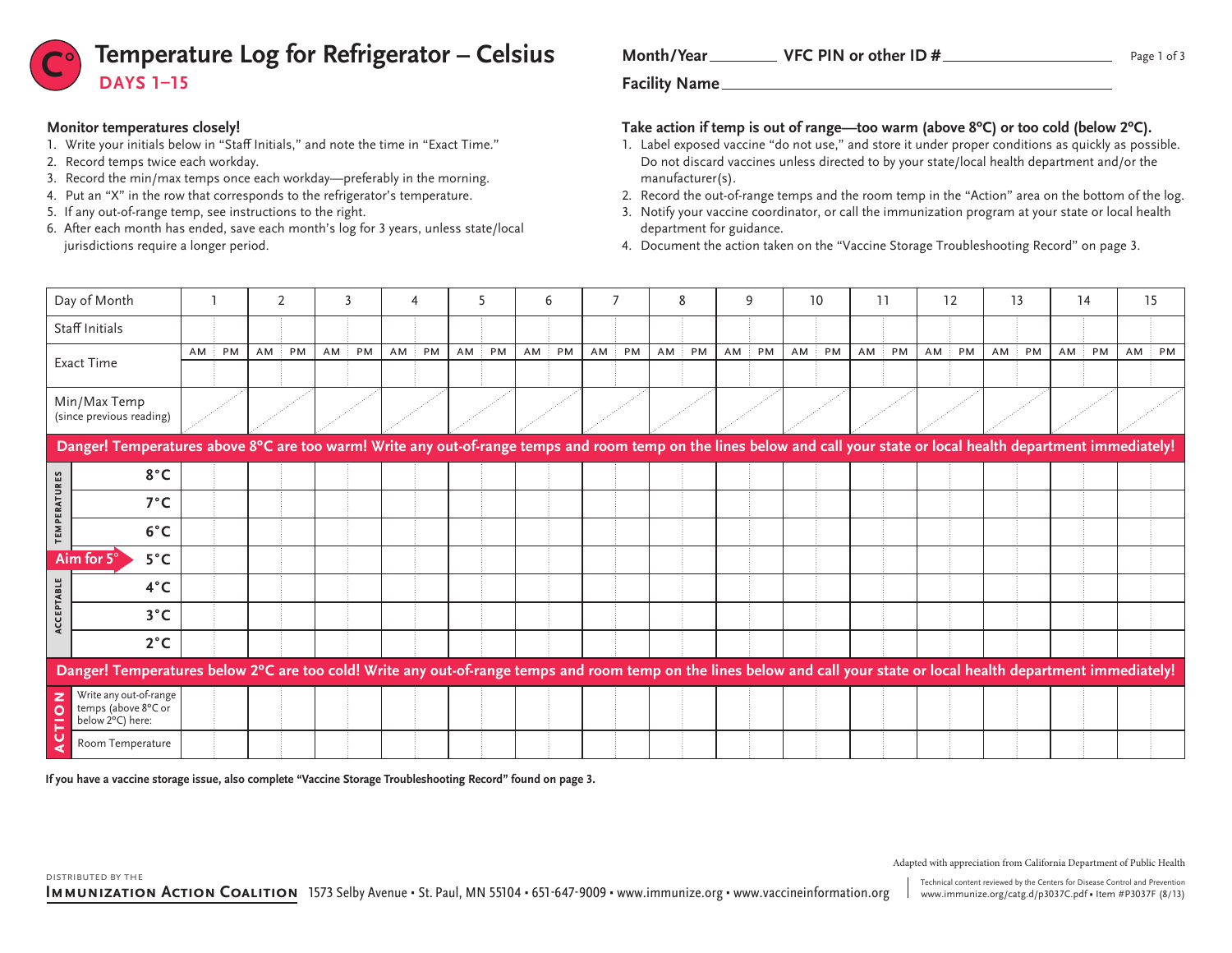

#### **Monitor temperatures closely!**

distributed by the

- 1. Write your initials below in "Staff Initials," and note the time in "Exact Time."
- 2. Record temps twice each workday.
- 3. Record the min/max temps once each workday—preferably in the morning.
- 4. Put an "X" in the row that corresponds to the refrigerator's temperature.
- 5. If any out-of-range temp, see instructions to the right.
- 6. After each month has ended, save each month's log for 3 years, unless state/local jurisdictions require a longer period.

| Month/Year | VFC PIN or other ID $#$ |
|------------|-------------------------|
|            |                         |

### **Take action if temp is out of range—too warm (above 8ºC) or too cold (below 2ºC).**

- 1. Label exposed vaccine "do not use," and store it under proper conditions as quickly as possible. Do not discard vaccines unless directed to by your state/local health department and/or the manufacturer(s).
- 2. Record the out-of-range temps and the room temp in the "Action" area on the bottom of the log.
- 3. Notify your vaccine coordinator, or call the immunization program at your state or local health department for guidance.

4. Document the action taken on the "Vaccine Storage Troubleshooting Record" on page 3.

|                 | Day of Month                                                                                                                                                           | 16     |           |    | 17        | 18    | 19           |    | 20        | 21               | 22    |        | 23 | 24        | 25    |        | 26 | 27           | 28     |    | 29     |    | 30             | 31        |  |
|-----------------|------------------------------------------------------------------------------------------------------------------------------------------------------------------------|--------|-----------|----|-----------|-------|--------------|----|-----------|------------------|-------|--------|----|-----------|-------|--------|----|--------------|--------|----|--------|----|----------------|-----------|--|
|                 | Staff Initials                                                                                                                                                         |        |           |    |           |       |              |    |           |                  |       |        |    |           |       |        |    |              |        |    |        |    |                |           |  |
|                 | Exact Time                                                                                                                                                             | $AM$ : | <b>PM</b> | AM | <b>PM</b> | AM PM | $AM$ :<br>PM | AM | <b>PM</b> | AM:<br><b>PM</b> | AM PM | $AM$ : | PM | $AM$ $PM$ | AM PM | $AM$ : | PM | $AM$ :<br>PM | $AM$ : | PM | $AM$ : | PM | $AM \nvert PM$ | $AM$ : PM |  |
|                 | Min/Max Temp<br>(since previous reading)                                                                                                                               |        |           |    |           |       |              |    |           |                  |       |        |    |           |       |        |    |              |        |    |        |    |                |           |  |
|                 | Danger! Temperatures above 8°C are too warm! Write any out-of-range temps and room temp on the lines below and call your state or local health department immediately! |        |           |    |           |       |              |    |           |                  |       |        |    |           |       |        |    |              |        |    |        |    |                |           |  |
|                 | 8°C                                                                                                                                                                    |        |           |    |           |       |              |    |           |                  |       |        |    |           |       |        |    |              |        |    |        |    |                |           |  |
| PERATURES       | $7^{\circ}$ C                                                                                                                                                          |        |           |    |           |       |              |    |           |                  |       |        |    |           |       |        |    |              |        |    |        |    |                |           |  |
| EM <sub>I</sub> | $6^{\circ}$ C                                                                                                                                                          |        |           |    |           |       |              |    |           |                  |       |        |    |           |       |        |    |              |        |    |        |    |                |           |  |
|                 | Aim for 5°<br>$5^{\circ}$ C                                                                                                                                            |        |           |    |           |       |              |    |           |                  |       |        |    |           |       |        |    |              |        |    |        |    |                |           |  |
|                 | $4^{\circ}$ C                                                                                                                                                          |        |           |    |           |       |              |    |           |                  |       |        |    |           |       |        |    |              |        |    |        |    |                |           |  |
| ACCEPTABLE      | $3^{\circ}$ C                                                                                                                                                          |        |           |    |           |       |              |    |           |                  |       |        |    |           |       |        |    |              |        |    |        |    |                |           |  |
|                 | $2^{\circ}$ C                                                                                                                                                          |        |           |    |           |       |              |    |           |                  |       |        |    |           |       |        |    |              |        |    |        |    |                |           |  |
|                 | Danger! Temperatures below 2°C are too cold! Write any out-of-range temps and room temp on the lines below and call your state or local health department immediately! |        |           |    |           |       |              |    |           |                  |       |        |    |           |       |        |    |              |        |    |        |    |                |           |  |
| $\sim$          | Write any out-of-range<br>temps (above 8°C or<br>below 2°C) here:                                                                                                      |        |           |    |           |       |              |    |           |                  |       |        |    |           |       |        |    |              |        |    |        |    |                |           |  |
|                 | Room Temperature                                                                                                                                                       |        |           |    |           |       |              |    |           |                  |       |        |    |           |       |        |    |              |        |    |        |    |                |           |  |

**If you have a vaccine storage issue, also complete "Vaccine Storage Troubleshooting Record" found on page 3.**

Technical content reviewed by the Centers for Disease Control and Prevention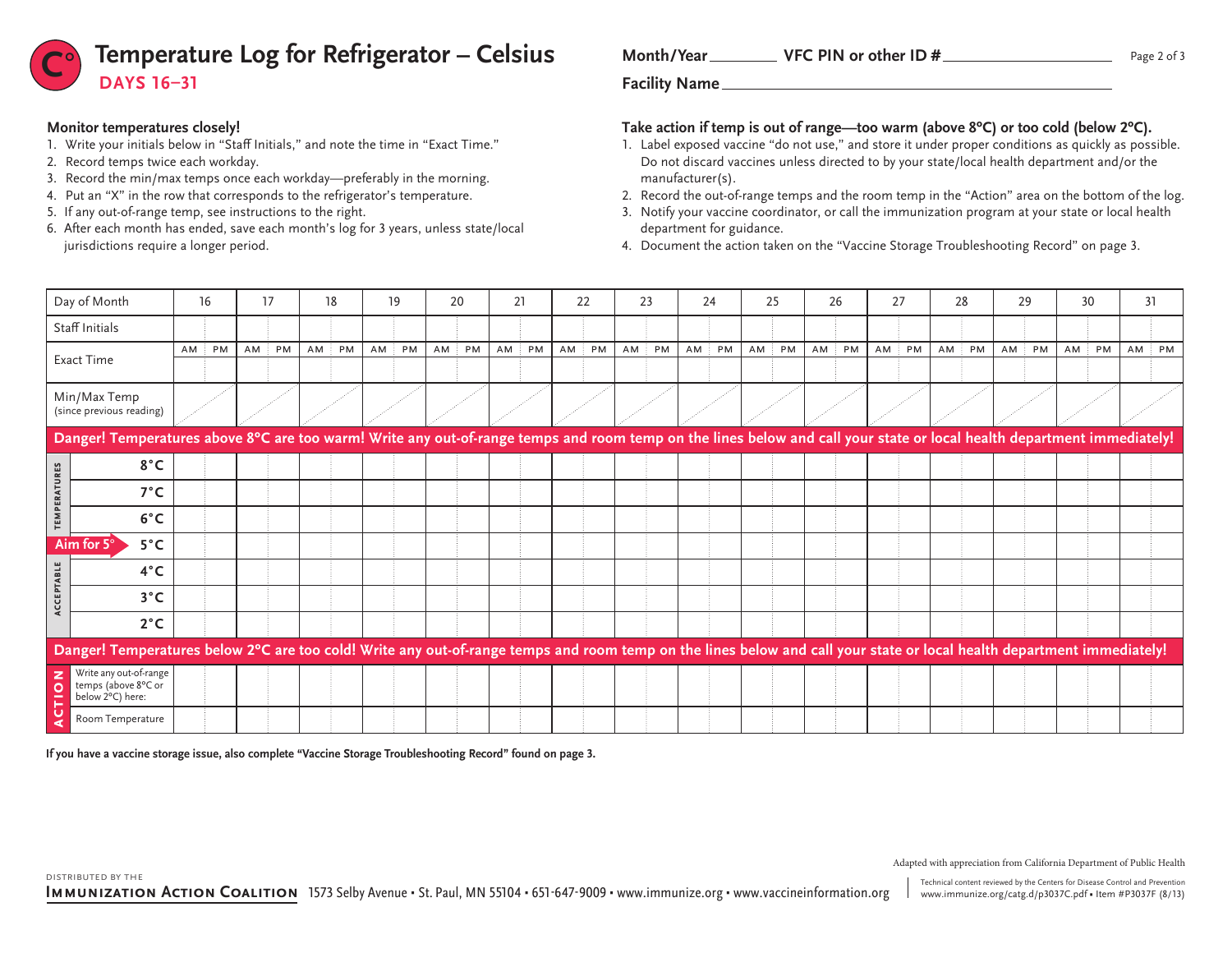# Vaccine Storage Troubleshooting Record (check one) □ Refrigerator □ Freezer

Use this form to document any unacceptable vaccine storage event, such as exposure of refrigerated vaccines to temperatures that are outside the manufacturers' recommended storage ranges.

|                                                                                                                                                                                                                                                                                                                                                                                 |                                                                           |               | A fillable troubleshooting record (i.e., editable PDF or WORD document) can also be found at www.immunize.org/clinic/storage-handling.asp.                                                                                                                                                                                                                                                                                                                                                                                                                                                                   |                                 |       |  |  |  |  |
|---------------------------------------------------------------------------------------------------------------------------------------------------------------------------------------------------------------------------------------------------------------------------------------------------------------------------------------------------------------------------------|---------------------------------------------------------------------------|---------------|--------------------------------------------------------------------------------------------------------------------------------------------------------------------------------------------------------------------------------------------------------------------------------------------------------------------------------------------------------------------------------------------------------------------------------------------------------------------------------------------------------------------------------------------------------------------------------------------------------------|---------------------------------|-------|--|--|--|--|
| Date & Time of Event<br>If multiple, related events occurred,<br>see Description of Event below.                                                                                                                                                                                                                                                                                | <b>Storage Unit Temperature</b><br>at the time the problem was discovered |               | <b>Room Temperature</b><br>at the time the problem was discovered                                                                                                                                                                                                                                                                                                                                                                                                                                                                                                                                            | <b>Person Completing Report</b> |       |  |  |  |  |
| Date:                                                                                                                                                                                                                                                                                                                                                                           | Temp when discovered:                                                     |               | Temp when discovered:                                                                                                                                                                                                                                                                                                                                                                                                                                                                                                                                                                                        | Name:                           |       |  |  |  |  |
| Time:                                                                                                                                                                                                                                                                                                                                                                           | Minimum temp:                                                             | Maximum temp: | Comment (optional):                                                                                                                                                                                                                                                                                                                                                                                                                                                                                                                                                                                          | Title:                          | Date: |  |  |  |  |
| Description of Event (If multiple, related events occurred, list each date, time, and length of time out of storage.)<br>• General description (i.e., what happened?)<br>• Prior to this event, have there been any storage problems with this unit and/or with the affected vaccine?<br>• Include any other information you feel might be relevant to understanding the event. |                                                                           |               | • Estimated length of time between event and last documented reading of storage temperature in acceptable range (35° to 46°F [2° to 8°C] for refrigerator; -58° to 5°F [-50° to -15°C] for freezer)<br>• Inventory of affected vaccines, including (1) lot #s and (2) whether purchased with public (for example, VFC) or private funds (Use separate sheet if needed, but maintain the inventory with this troubleshooting record.)<br>• At the time of the event, what else was in the storage unit? For example, were there water bottles in the refrigerator and/or frozen coolant packs in the freezer? |                                 |       |  |  |  |  |
| health department and/or the manufacturer[s].)                                                                                                                                                                                                                                                                                                                                  |                                                                           |               | Action Taken (Document thoroughly. This information is critical to determining whether the vaccine might still be viable!)<br>• When were the affected vaccines placed in proper storage conditions? (Note: Do not discard the vaccine. Store exposed vaccine in proper conditions and label it "do not use" until after you can discuss with your state/loc                                                                                                                                                                                                                                                 |                                 |       |  |  |  |  |
| Who was contacted regarding the incident? (For example, supervisor, state/local health department, manufacturer—list all.)<br>• IMPORTANT: What did you do to prevent a similar problem from occurring in the future?                                                                                                                                                           |                                                                           |               |                                                                                                                                                                                                                                                                                                                                                                                                                                                                                                                                                                                                              |                                 |       |  |  |  |  |

#### **Results**

• What happened to the vaccine? Was it able to be used? If not, was it returned to the distributor? (Note: For public-purchase vaccine, follow your state/local health department instructions for vaccine disposition.)

Page 3 of 3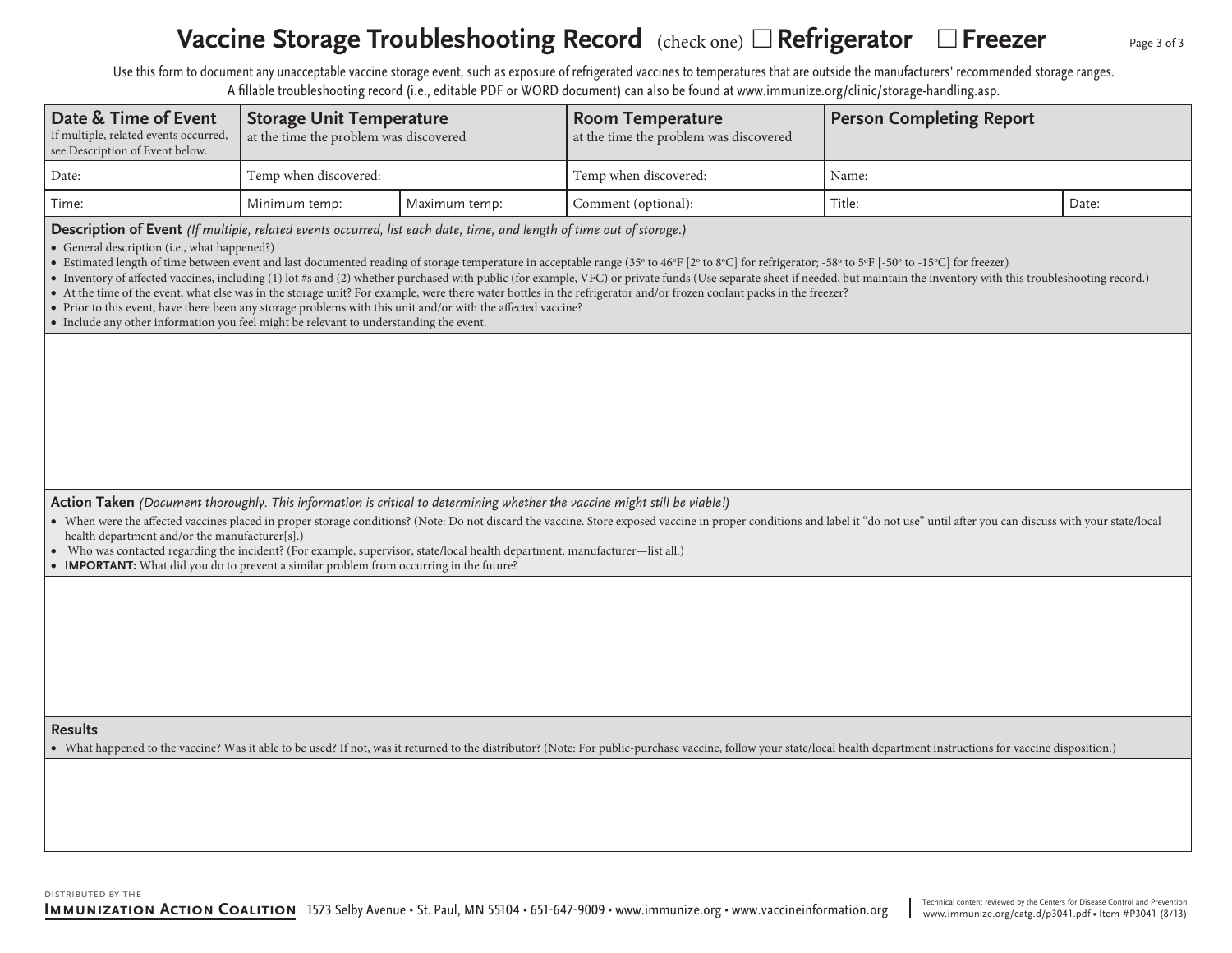# **Vaccine Storage Troubleshooting Record** (check one) **⊡Refrigerator** □Freezer

Use this form to document any unacceptable vaccine storage event, such as exposure of refrigerated vaccines to temperatures that are outside the manufacturers' recommended storage ranges. A fillable troubleshooting record (i.e., editable pdf or WORD document) can also be found at www.immunize.org/clinic/storage-handling.asp

| Date & Time of Event<br>If multiple, related events occurred,<br>see Description of Event below. | <b>Storage Unit Temperature</b><br>at the time the problem was discovered |                    | Room Temperature<br>at the time the problem was discovered | <b>Person Completing Report</b> |               |  |  |  |  |
|--------------------------------------------------------------------------------------------------|---------------------------------------------------------------------------|--------------------|------------------------------------------------------------|---------------------------------|---------------|--|--|--|--|
| Date: (see below)                                                                                | Temp when discovered: $7^{\circ}$ C                                       |                    | Temp when discovered: 25°C                                 | Name: Nancy Nurse               |               |  |  |  |  |
| Time: (see below)                                                                                | Minimum temp: $3^{\circ}$ C                                               | Maximum temp: 12°F | Comment (optional): temp is approx                         | Title: VFC Coordinator          | Date: 6/24/13 |  |  |  |  |

**Description of Event** *(If multiple, related events occurred, list each date, time, and length of time out of storage.)*

General description (i.e., what happened?)

• Estimated length of time between event & last documented reading of storage temperature in acceptable range (35° to 46°F [2° to 8°C] for refrigerator; -58° to 5°F [-50° to -15°C] for freezer)

Inventory of affected vaccines, including (1) lot #s and (2) whether purchased with public (for example, VFC) or private funds (Use separate sheet if needed, but maintain the inventory with this troubleshooting record)

At the time of the event, what else was in the storage unit? For example, were there water bottles in the refrigerator and/or frozen coolant packs in the freezer?

Prior to this event, have there been any storage problems with this unit and/or with the affected vaccine?

Include any other information you feel might be relevant to understanding the event.

ideal of the cocarried, list each date, time, and length of time out of storage.)<br>The absorption results reading of storage immetative in encorrelation respective to the first cocarries last discussion in the standard read At 8 am on Monday (6/24/13) morning when clinic opened , identified 3 temperature excursions over the weekend in refrigerator with readings as high as 12°, 10° & 9°C in primary vaccine storage unit #1. Recordings taken every 15 min on calibrated digital data logger overnight. Data logger probe in glycol located in middle of refrigerator with vaccines.

Total time out of range: approximately 3 hrs — maximum temp 12°F (see attached document of continuous temp readings)

Inventory of vaccines: see attached

Water bottles in refrigerator door. No vaccine stored in freezer. No problems with storage unit prior to Saturday night. Thunderstorms in area over weekend may have affected power.

**Action Taken** *(Document thoroughly. This information is critical to determining whether the vaccine might still be viable!)*

- When were the affected vaccines placed in proper storage conditions? (Note: Do not discard the vaccine. Store exposed vaccine in proper conditions and label it "do not use" until after you can discuss with your state/local health department and/or the manufacturer[s].)
- • Who was contacted regarding the incident? (For example, supervisor, state/local health department, manufacturer—list all.)
- IMPORTANT: What did you do to prevent a similar problem from occurring in the future?

Vaccines currently stored appropriately at 7ºC. Refrigerator and vaccines labeled "Do Not Use."

My State Immunization Program contacted at 8:30 am. Spoke with Victor Vaccine. Provided Victor with details of event and list of vaccines. Vaccine to remain quarantined until we hear back from Victor.

Called electric company and confirmed 2 short power outages during weekend.

Checked refrigerator seals called refrigerator maintenance company to replace seals.

Checked plug on unit placed tape over plug to prevent inadvertent dislodging. Plan to purchase plug guard.

Plan to follow up with Immunization Program on data loggers with alarms that could be sent to coordinator and back-up phones.

### **Results**

• What happened to the vaccine? Was it able to be used? If not, was it returned to the distributor? (Note: For public-purchase vaccine, follow your state/local health department instructions for vaccine disposition.)

Late on Monday, I talked with Victor regarding continued use of vaccine. Victor had checked with manufacturers which confirmed that vaccine is acceptable for use. He told me that vaccine could therefore be removed from quarantine. I discussed the entire situation with Susie Supervisor and Dr. Director (clinic medical director) who agreed that we could put vaccine back in use .